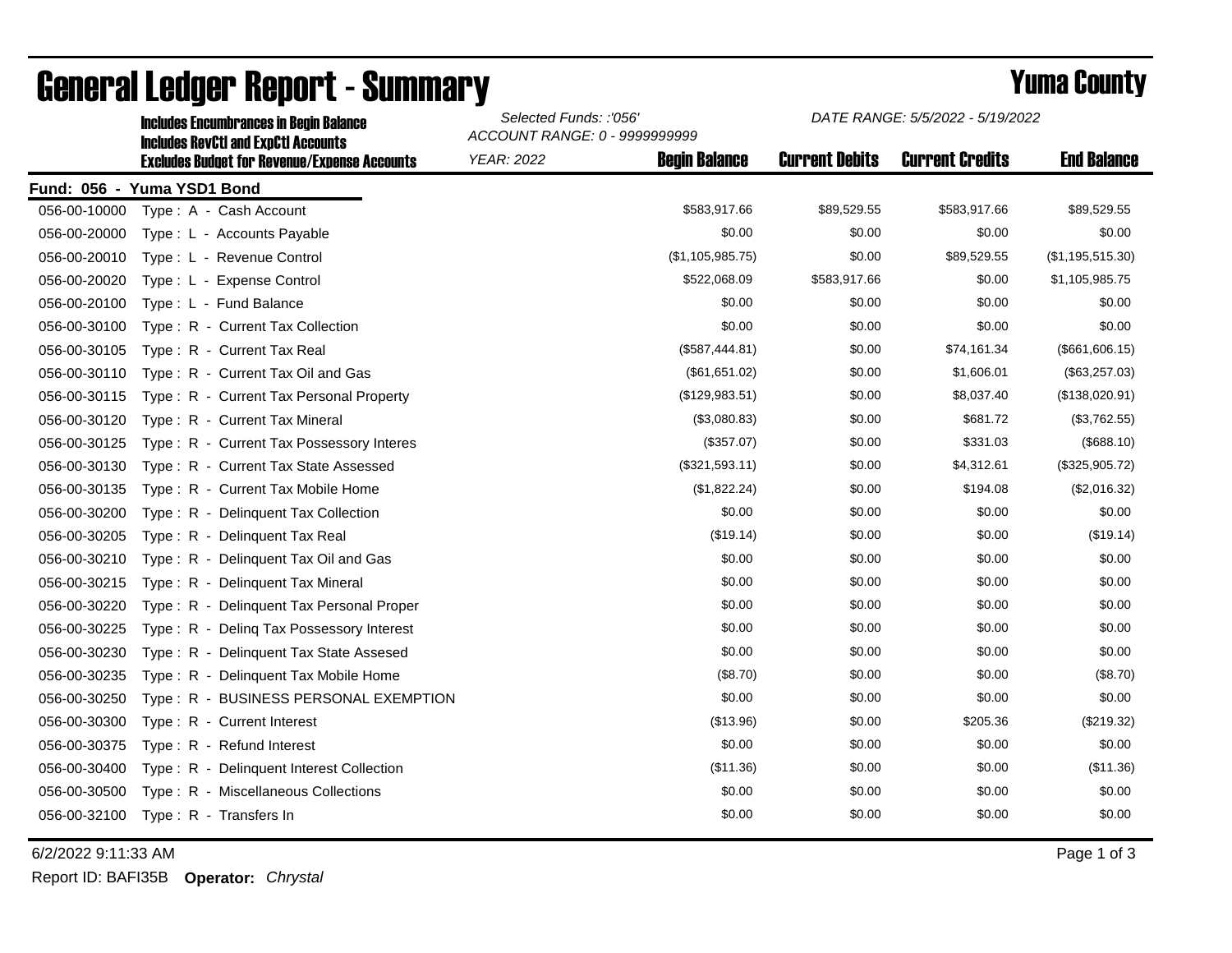|                            | <b>Includes Encumbrances in Begin Balance</b><br><b>Includes RevCtI and ExpCtI Accounts</b><br><b>Excludes Budget for Revenue/Expense Accounts</b> |                                         |                            | Selected Funds: :'056'<br>ACCOUNT RANGE: 0 - 9999999999 |                       | DATE RANGE: 5/5/2022 - 5/19/2022 |                    |  |
|----------------------------|----------------------------------------------------------------------------------------------------------------------------------------------------|-----------------------------------------|----------------------------|---------------------------------------------------------|-----------------------|----------------------------------|--------------------|--|
|                            |                                                                                                                                                    |                                         | <b>YEAR: 2022</b>          | <b>Begin Balance</b>                                    | <b>Current Debits</b> | <b>Current Credits</b>           | <b>End Balance</b> |  |
| Fund: 056 - Yuma YSD1 Bond |                                                                                                                                                    |                                         |                            |                                                         |                       |                                  |                    |  |
| 056-00-33000               |                                                                                                                                                    | Type: R - Auto Tax B Collection         |                            | \$0.00                                                  | \$0.00                | \$0.00                           | \$0.00             |  |
| 056-00-33100               |                                                                                                                                                    | Type: $R -$ Auto Tax A & F Collection   |                            | \$0.00                                                  | \$0.00                | \$0.00                           | \$0.00             |  |
| 056-00-49401               |                                                                                                                                                    | Type: X - Transfer Out                  |                            | \$0.00                                                  | \$0.00                | \$0.00                           | \$0.00             |  |
| 056-00-49500               |                                                                                                                                                    | Type: X - Checks Written / ACH Transfer |                            | \$522.068.09                                            | \$583.917.66          | \$0.00                           | \$1.105.985.75     |  |
|                            |                                                                                                                                                    |                                         | Fund: 056 - Yuma YSD1 Bond | (\$583,917.66)<br>Totals :                              | \$1,257,364.87        | \$762.976.76                     | (\$89,529.55)      |  |
|                            |                                                                                                                                                    | <b>Total Fund Revenues:</b>             | \$89,529,55                | <b>Total Fund Expenses:</b>                             | \$583.917.66          | <b>Net Revenue Over Expense:</b> | (\$494,388.11)     |  |

## General Ledger Report - Summary **Example 2018** Yuma County